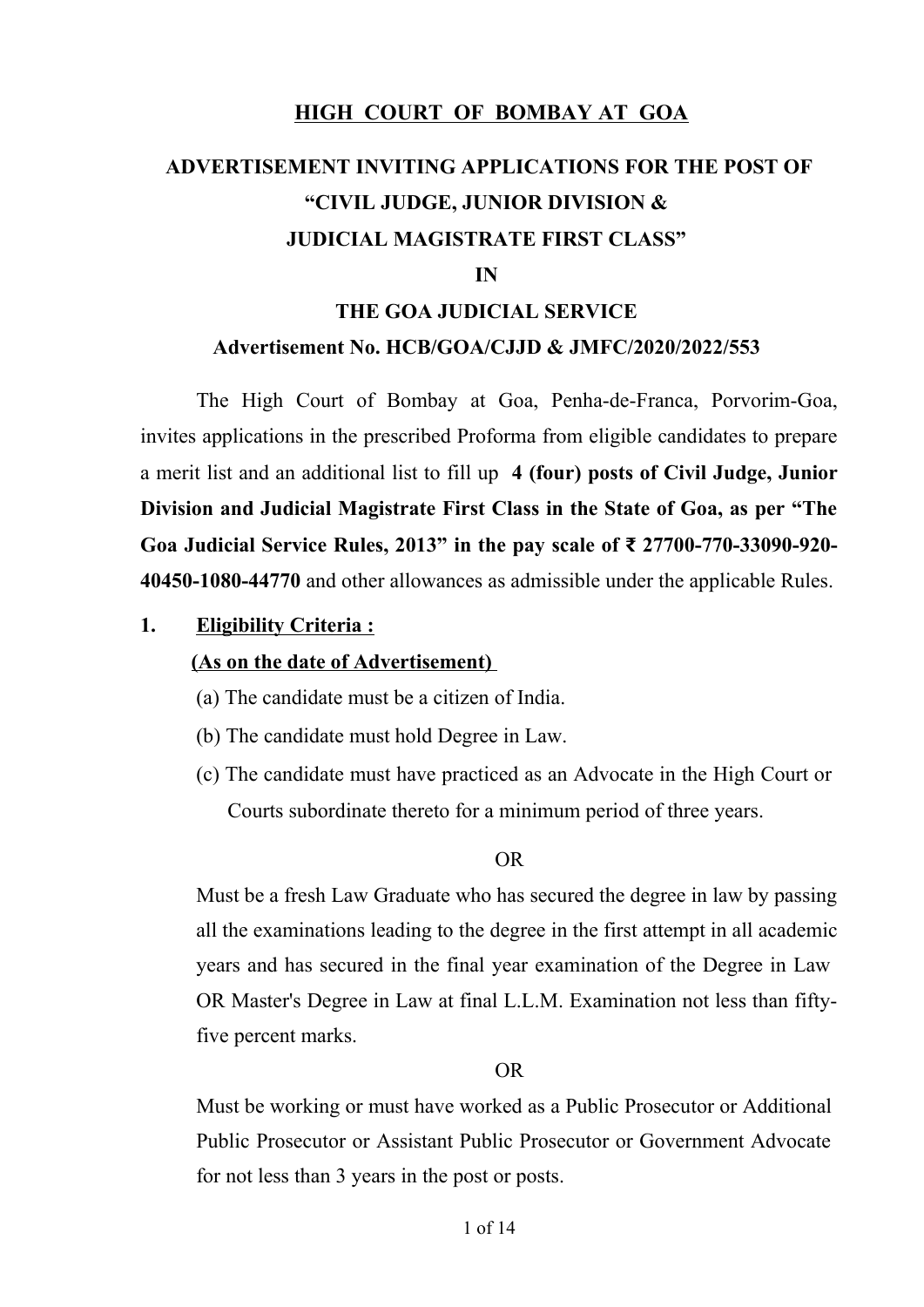In computing the period of 3 years, the period during which the candidate has worked as an Advocate shall be included.

#### OR

Must be a member of Ministerial staff of :

- (i) the High Court or of Courts subordinate thereto; or
- (ii) the Offices of the Government Pleaders attached to those Courts;

#### OR

Must be working as Superintendent in the High Court of Bombay at Goa, or in the Courts subordinate thereto in Goa and holding a Degree in Law or Sub-Registrar or District Registrar in Goa and holding a Degree in Law or Legal Assistant in the Law Department of the Government of Goa or Superintendent (Legal/Drafting) in the Law Department of the Government of Goa, for not less than 5 years in the post or posts.

#### **2. Age : As on the date of Advertisement.**

Not less than twenty-one years and not more than

(i) thirty-five years in the case of Advocates with three years practice,

(ii) twenty-five years in case of fresh Law Graduates,

(iii) forty-five years in the case of ministerial staff.

Provided that the upper age limit in each of the above categories may be relaxed by **five years** in respect of candidates belonging to communities recognized as backward by the Government for the purpose of recruitment.

**3.** The candidates are required to forward their applications in the prescribed proforma along with the annexures, documents as mentioned below and "**e-Challan"** Receipt by **Registered Post or Speed Post only with Acknowledgment, so as to reach the office of the Registrar (Admin.) High Court of Bombay at Goa, Penha-de-Franca, Porvorim-Goa on or before the last date i.e. 29.06.2022.** Applications submitted by hand delivery or any other mode shall not be accepted.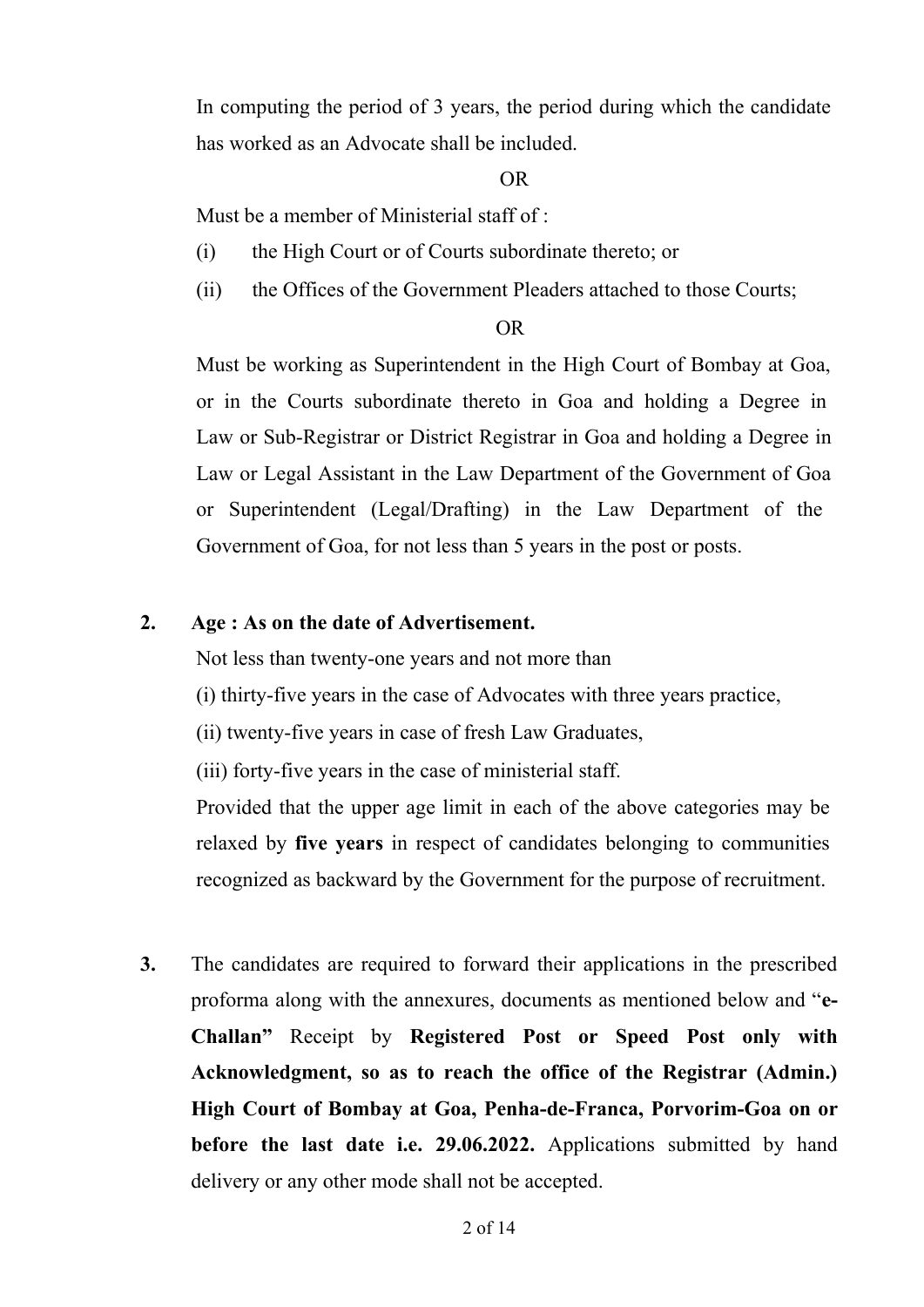- **4. Documents to be Submitted along with the print out of application form.** The candidate must submit with the application, self-attested copies (not the originals) of following documents :
	- **(a)** Proof that candidate is citizen of India **(Passport Copy, Aadhar Card, Voter Identity Card, Domicile Certificate, etc.)**
	- **(b)** Proof of the candidate's age as on the date of Advertisement (e.g. Birth Certificate, School Leaving Certificate etc.)
	- **(c)** Statement of Marks and Certificate/Degree of having passed graduation, if graduate.
	- **(d)** Statement of marks and Certificate/Degree of having passed the Degree in Law or L.L.M., as the case may be. **In case of fresh Law graduates, the statement of marks of all semesters or examination of every year.**
	- **(e)** Certificate of Enrollment as an Advocate (as applicable).
	- **(f)** the candidate's standing as a legal practitioner in the High Court or Courts subordinate thereto for a period of 3 years, issued by the **Registrar (Judicial)** of the High Court of Bombay at Goa or in the case of other Courts than the High Court, by the Principal District Judge or the Principal Judge of the Court, **as the case may be**, in which the applicant has practiced and should state the period during which the candidate has actually practiced. The candidates shall submit the **Format I to IV** (which are **annexed to the form of application**) properly and correctly filled up in every respect.
	- **(g)** Certificate that the candidate is working/has worked as a Public Prosecutor or Additional Public Prosecutor or Assistant Public Prosecutor or Government Advocate for not less than 3 years in the post or posts, (In computing the period of 3 years, the period during which the candidate has worked as an Advocate shall be included.), issued by the **Registrar (Judicial)** of the High Court of Bombay at Goa incase the candidate is working/worked in High Court of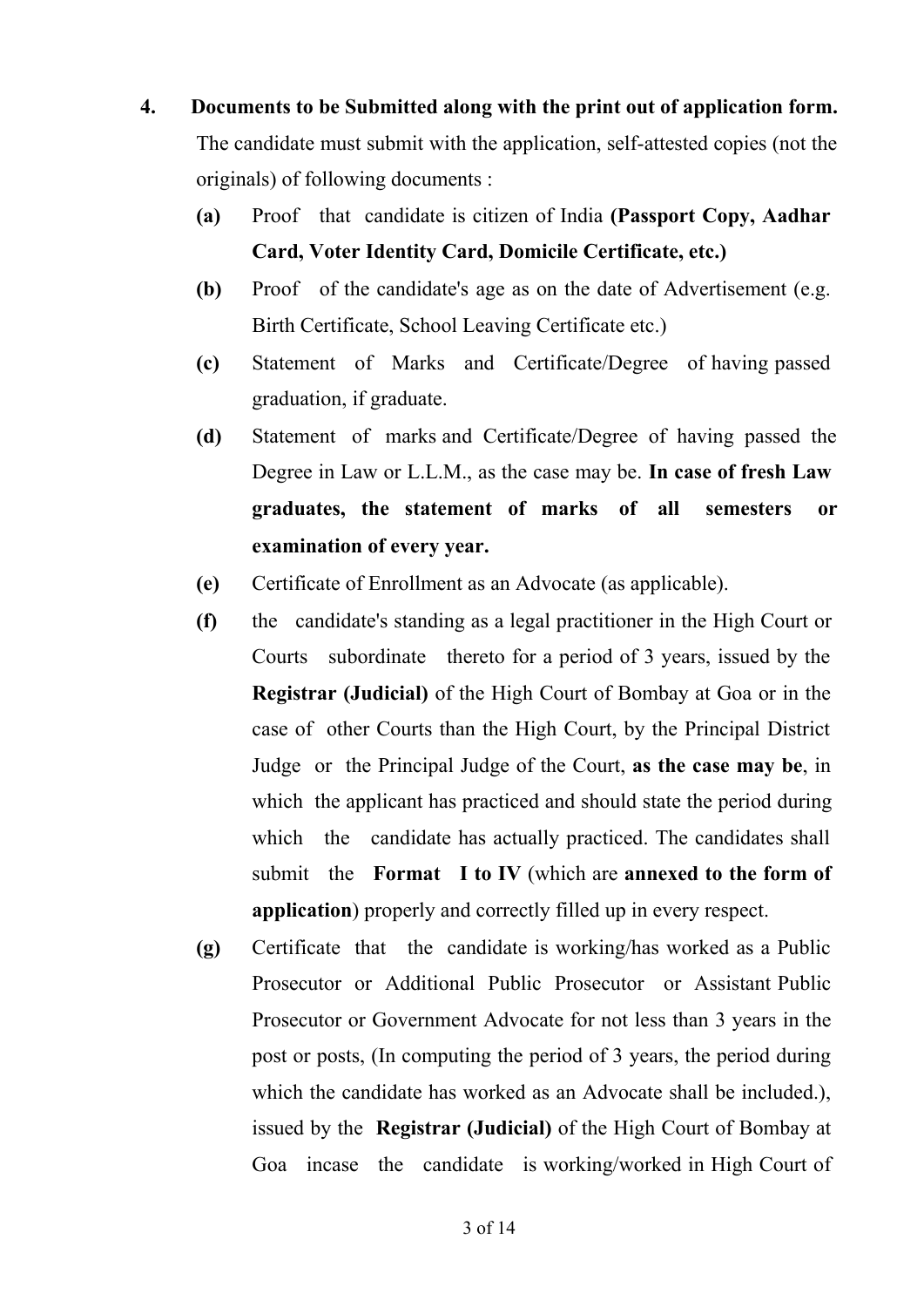Bombay at Goa or in the case of other Courts than High Court, by the Principal District Judge or the Principal Judge of the Court, **as the case may be**, in which the applicant is working/has worked and should state the period during which the candidate has actually worked.

- **(h)** Certificate that the candidate is a member of ministerial staff of the High Court or Courts subordinate thereto or the Offices of the Government Pleaders attached to those Courts. Such certificate may be signed/issued by the head of the Office under whom such candidate is working.
- **(i)** Certificate that the candidate is working as Superintendent in the High Court of Bombay at Goa or in the Courts subordinate thereto in Goa and holding a Degree in Law or Sub-Registrar or District Registrar in Goa and holding a Degree in Law or Legal Assistant in the Law Department of the Government of Goa or Superintendent (Legal/Drafting) in the Law Department of the Government of Goa, for not less than five years in the post or posts. Such certificate may be signed/issued by the head of the Office under whom such candidate is working.
- **(j)** Certificate that the candidate is of good moral character from two respectable persons (references), whose names have been mentioned in the application form. The certificate testifying to the candidate's character may be signed by two respectable persons unconnected with the intended candidate's School, College or University and not related to him/her. **The certificates should be issued on or after the date of publication of this advertisement only, as per Format I.**
- **(k)** Certificate that the candidate has sufficient knowledge of the Konkani language. Such knowledge of Konkani must be certified:
	- **(i)** In case of an Advocate, by the Principal District Judge of the District or the Principal Judge of the Court where he practices.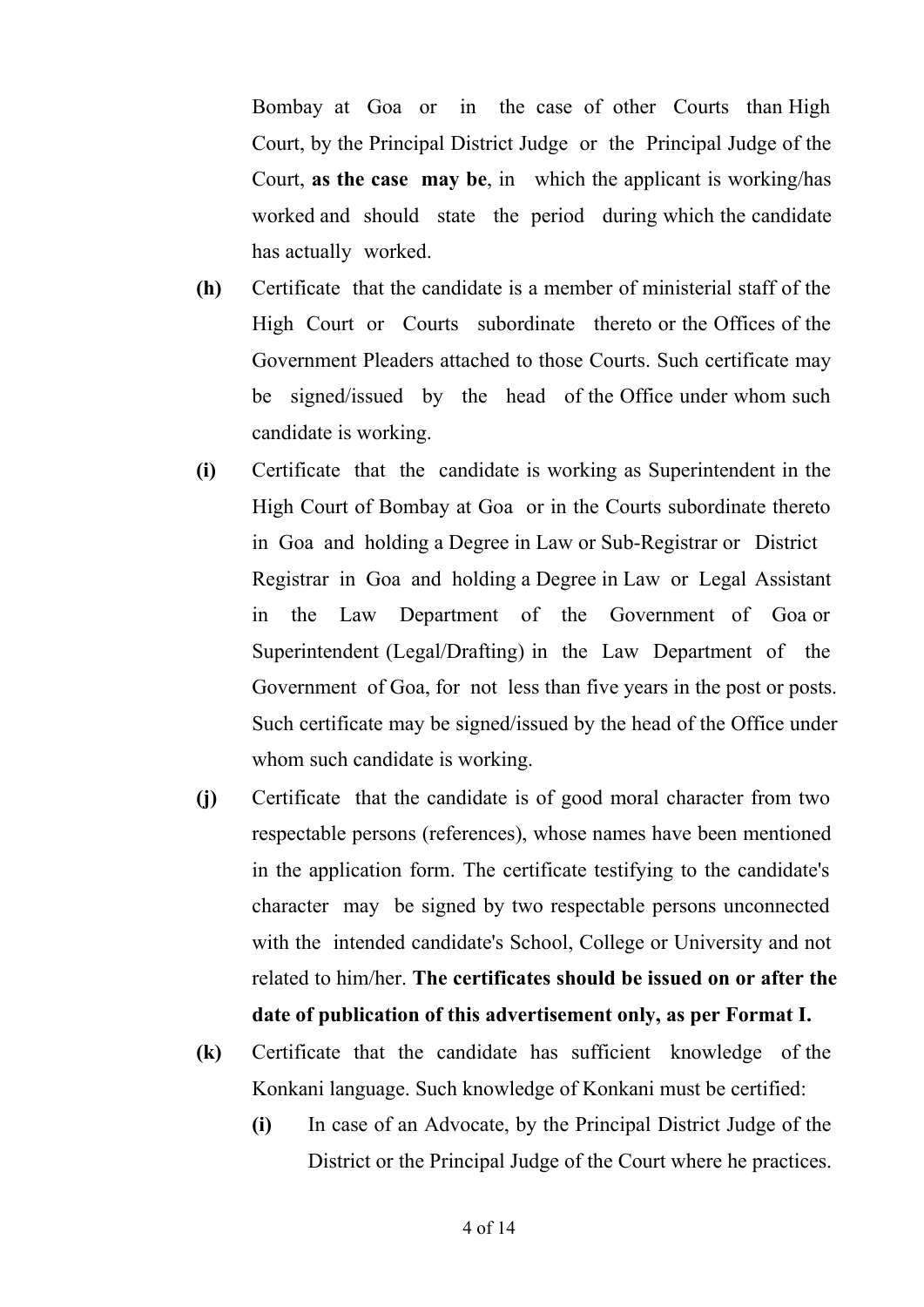- **(ii)** In case of a fresh law graduate, by the Principal or the Head of the College or University Department where the candidate was enrolled for L.L.B or L.L.M. Degree.
- **(iii)** In case of members of staff, by the Head of the Office under whom such candidate is working.
- **(l)** Income Tax Returns for the last 3 years **(if any)**.
- **(m)** A candidate belonging to a Backward Class must also produce a certificate to the effect that the candidate belongs to a community recognized as Backward for the purpose of recruitment to the service under the Government of Goa.
- **(n)** Declaration as to small family appended to the form of application, as per the prescribed Form.
- **(o)** Three latest passport size coloured photographs as instructed in clause 15 of the detailed advertisement.
- **(p)** "e-challan" receipt.
- **5.** The envelope containing printout of the Application, Annexures, documents and "e-challan" receipt should be superscribed with the words "Application for the post of Civil Judge Junior Division & Judicial Magistrate First Class - **2020**".
- **6.** Non-production or failure to produce any of the documents referred to above may result in disqualification and the decision of the High Court Administration in this regard shall be final.
- **7. Original** documents should be produced only when required and called for by the High Court. If the same are forwarded with the application, **they** will not be returned by the High Court on its own, nor will any responsibility for their preservation be taken. Applications containing incorrect / incomplete information in any respect shall be rejected.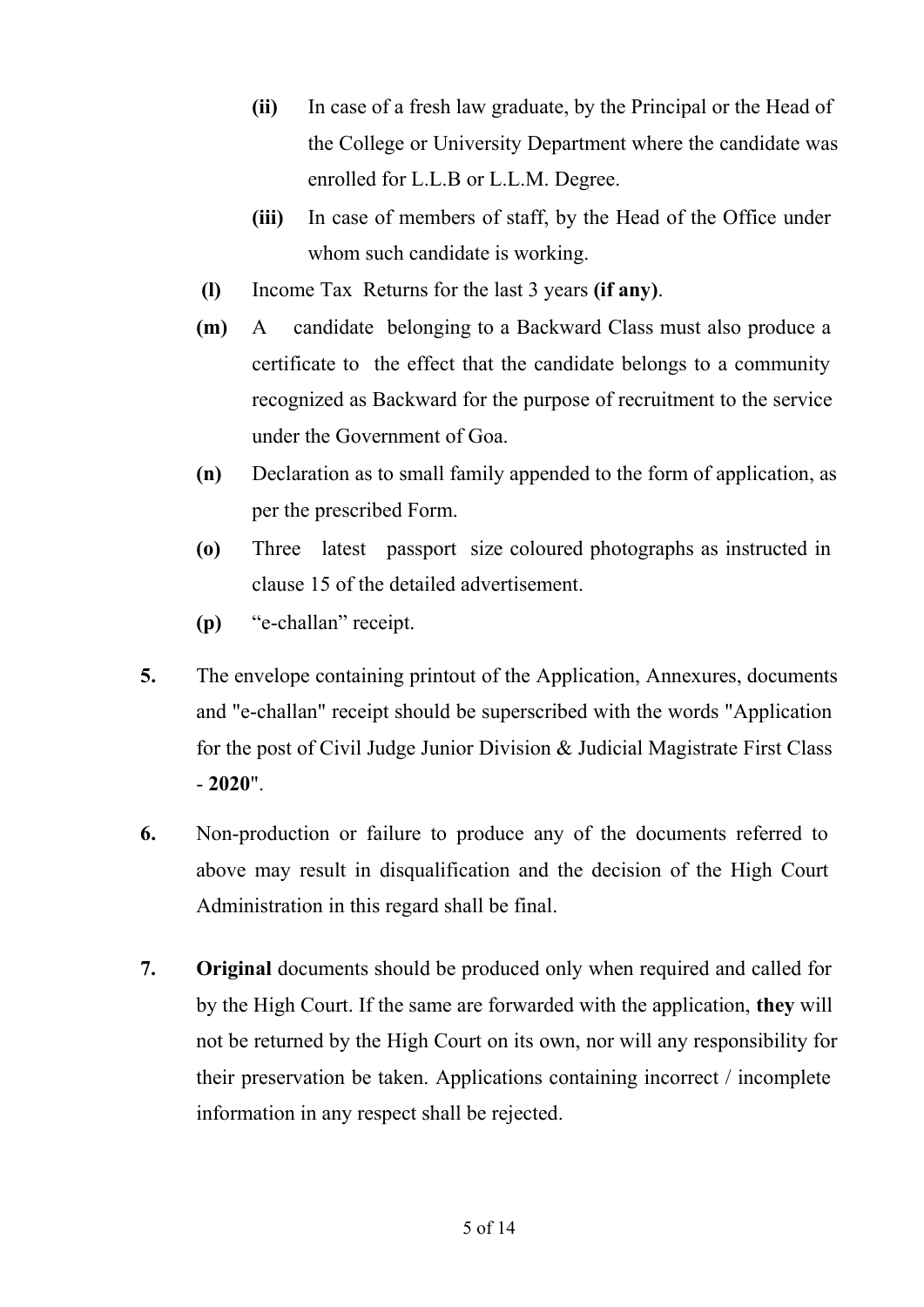### **8. The Scheme of Examination**

The examination will be held in the following three stages

| Preliminary Examination<br>$\int$ (if any) | 100 Marks |
|--------------------------------------------|-----------|
| Main Examination                           | 200 Marks |
| $ V$ iva voce                              | 50 Marks  |

**(a) Preliminary written Examination** (if any), shall comprise of multiple choice objective type questions, carrying 100 marks. The medium of preliminary examination (if any) shall be English.

The aim of the Preliminary Written Examination (if any) is to shortlist the candidates appearing for the final written examination. The preliminary examination (if any) being a screening test, its marks will not be taken into consideration for final selection and will not be communicated to the candidates.

If the Preliminary Written Examination is conducted, then, amongst the successful candidates, ten times the number of vacancies in the order of merit shall be allowed to appear for the Main Written Examination.

**(b) Main Examination** - Main written examination shall comprise of two papers carrying 100 marks each, having a duration of 3 hours each in Civil Laws and Criminal Laws respectively. The medium of the written examination shall be either Konkani or Marathi or English. The candidate shall specifically mention in the candidate's Application Form about his choice of medium. Choice once given shall not be allowed to be changed subsequently under any circumstances.

**(c)** *Viva voce* -The High Court shall hold *viva voce* examination carrying 50 marks for the candidates who secure not less than 50% of marks in each paper at such final written examination.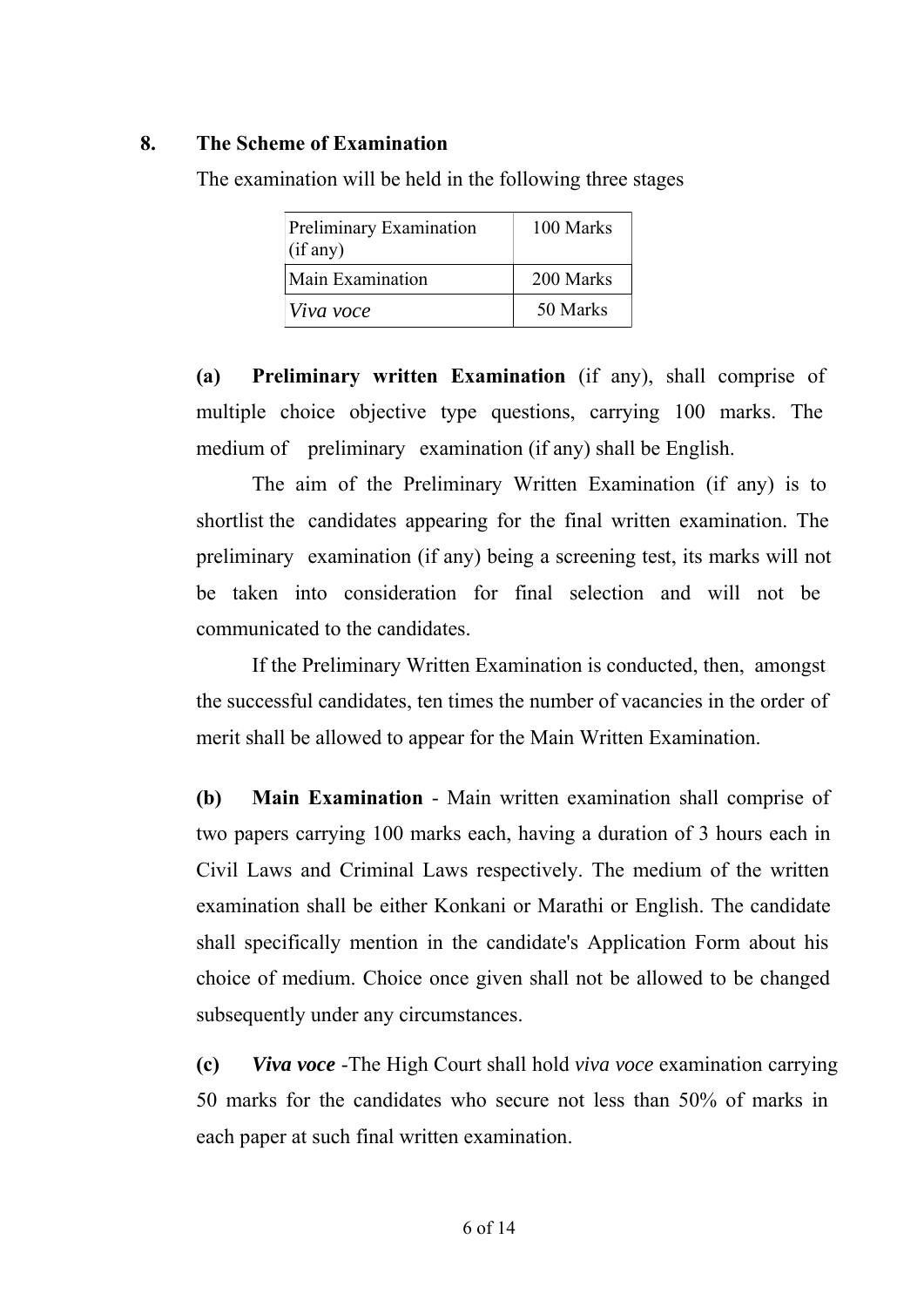Provided that the candidates belonging to the Scheduled Castes and Scheduled Tribes and Other Backward Classes who secure not less than 45% marks in each paper shall be eligible for the *viva voce*.

The candidate shall be called for the *viva voce* in the order of their merit by maintaining a ratio of 1:3 of the available vacancies **from amongst** the successful candidates. If more than one candidate secures the same marks in the proportion of 1:3, then all such candidates shall be called for the *viva voce*.

#### **9. FINAL SELECTION**

Only those candidates securing a minimum of 40% marks in the *viva voce* shall be considered for the final selection. The final selection shall be done on the basis of the marks secured in the main written examination and the *viva voce*.

#### **10. SYLLABUS**

- (A) The syllabus for the preliminary examination (if any) shall be as mentioned below:
- i) The Constitution of India
- ii) The Indian Contract Act, 1872
- iii) The Specific Relief Act, 1963
- iv) The Limitation Act, 1963
- v) Sale of Goods Act, 1930
- vi) Indian Partnership Act, 1932
- vii) The Code of Civil Procedure, 1908
- viii) Transfer of Property Act, 1882
- ix) The Easement Act, 1882
- x) Family Laws in Goa including Hindu Laws and Muslim Laws
- xi) Land Laws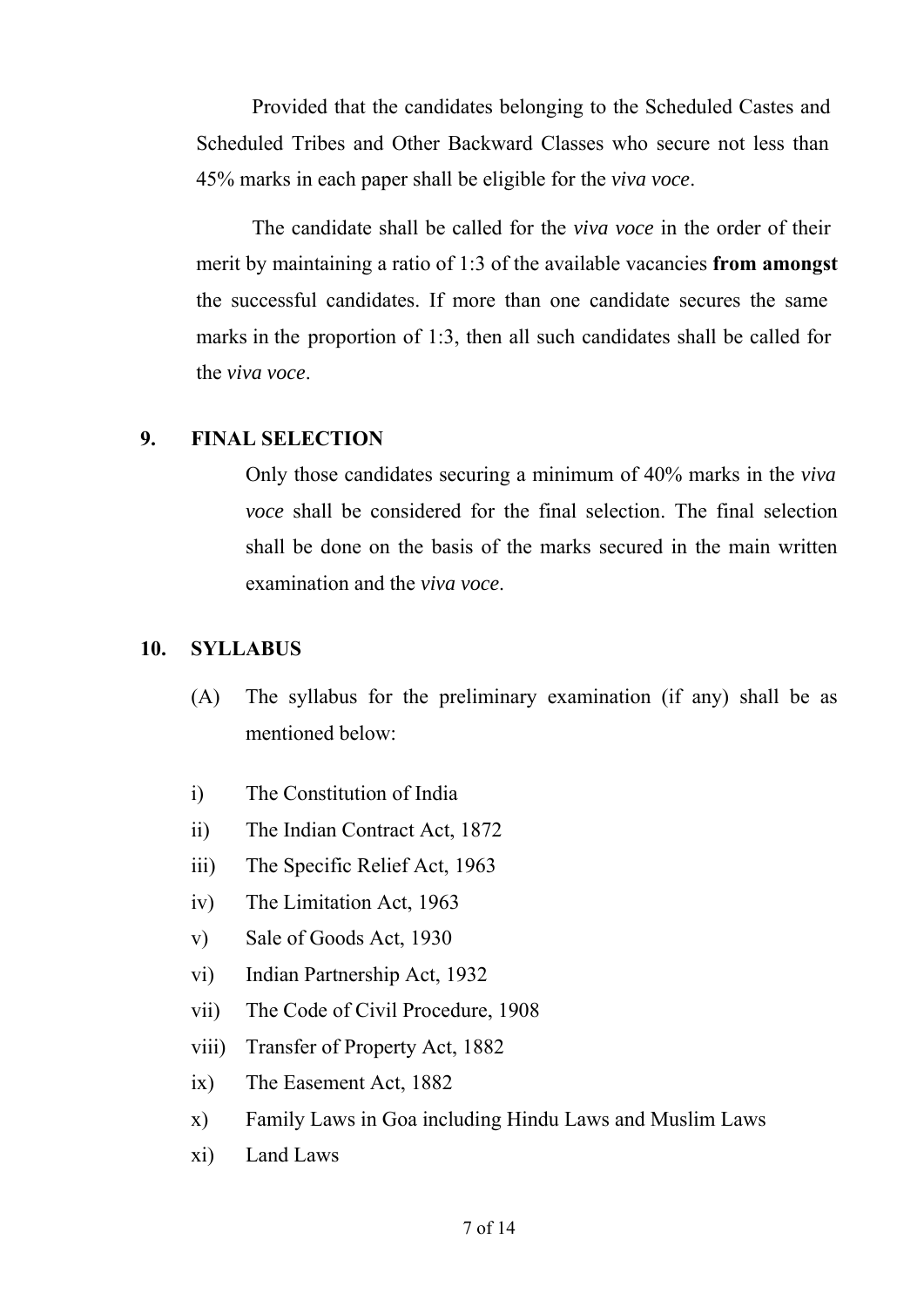- (a) The Goa, Daman & Diu Agricultural Tenancy Act,1964
- (b) The Goa, Daman & Diu Mundkars (Protection from Eviction) Act, 1975
- (c) The Goa, Daman & Diu Buildings (Lease, Rent & Eviction) Control Act, 1968 and Rules, 1969
- xii) The Code of Criminal Procedure, 1973
- xiii) The Indian Penal Code, 1860
- xiv) The Evidence Act, 1872
- xv) The Scheduled Castes & Scheduled Tribes (Prevention of Atrocities) Act, 1989
- xvi) The Negotiable Instrument Act, 1881
- (B) The syllabus for the main written examination shall be as mentioned below:

#### **Paper - I (100 Marks)**

- i) The Indian Contract Act, 1872
- ii) The Specific Relief Act, 1963
- iii) The Limitation Act, 1963
- iv) Sale of Goods Act, 1930
- v) Indian Partnership Act, 1932
- vi) The Code of Civil Procedure, 1908
- vii) Transfer of Property Act, 1882
- viii) The Easement Act, 1882
- ix) Family Laws in Goa including Hindu Laws and Muslim Laws
- x) Land Laws
	- (a) The Goa, Daman & Diu Agricultural Tenancy Act, 1964
	- (b) The Goa, Daman & Diu Mundkars (Protection from Eviction) Act, 1975
	- (c) The Goa, Daman & Diu Buildings (Lease, Rent & Eviction) Control Act, 1968 and Rules, 1969
- xi) Constitution of India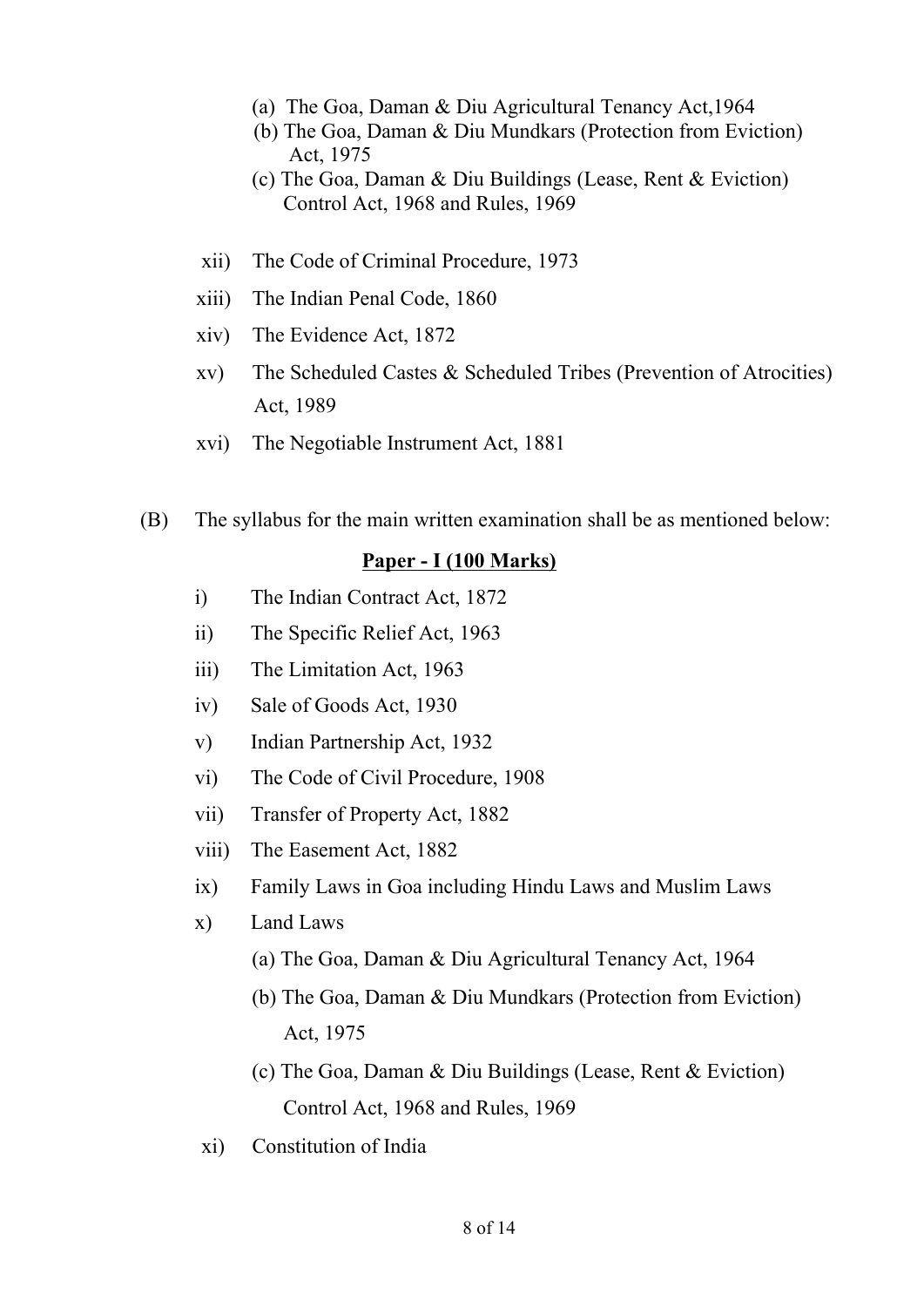### **Paper - II (100 Marks)**

- i) The Code of Criminal Procedure, 1973
- ii) The Indian Penal Code, 1860
- iii) The Evidence Act, 1872
- iv) The Scheduled Castes & Scheduled Tribes (Prevention of Atrocities) Act, 1989
- v) The Negotiable Instrument Act, 1881
- vi) Essay on Current Legal Topic (Approximately 800 words)
- **11.** The candidates will have to appear for the preliminary written examination (if any), final written examination and for the *viva voce*, if called for, at their own expense.

#### **12. CENTRE OF EXAMINATION**

The Preliminary Written Examination (if any), the Main Written Examination and the *viva voce* shall be conducted in the State of Goa. The venue of the aforesaid examinations shall be declared on the official website before the respective Examination/s.

## **13. Ineligibility Criteria to appear for the Examination/***Viva voce:*

A candidate who is found indulging in unfair practices viz, copying or misconduct during written examination, or has been convicted in any criminal case or is compulsorily retired, removed or dismissed from judicial service or could not successfully complete probation period of any post in judicial service shall not be eligible to appear for competitive examination.

The decision of the High Court as to the eligibility or otherwise of a candidate for admission to the preliminary written examination (if any), main written examination and *viva voce* shall be final.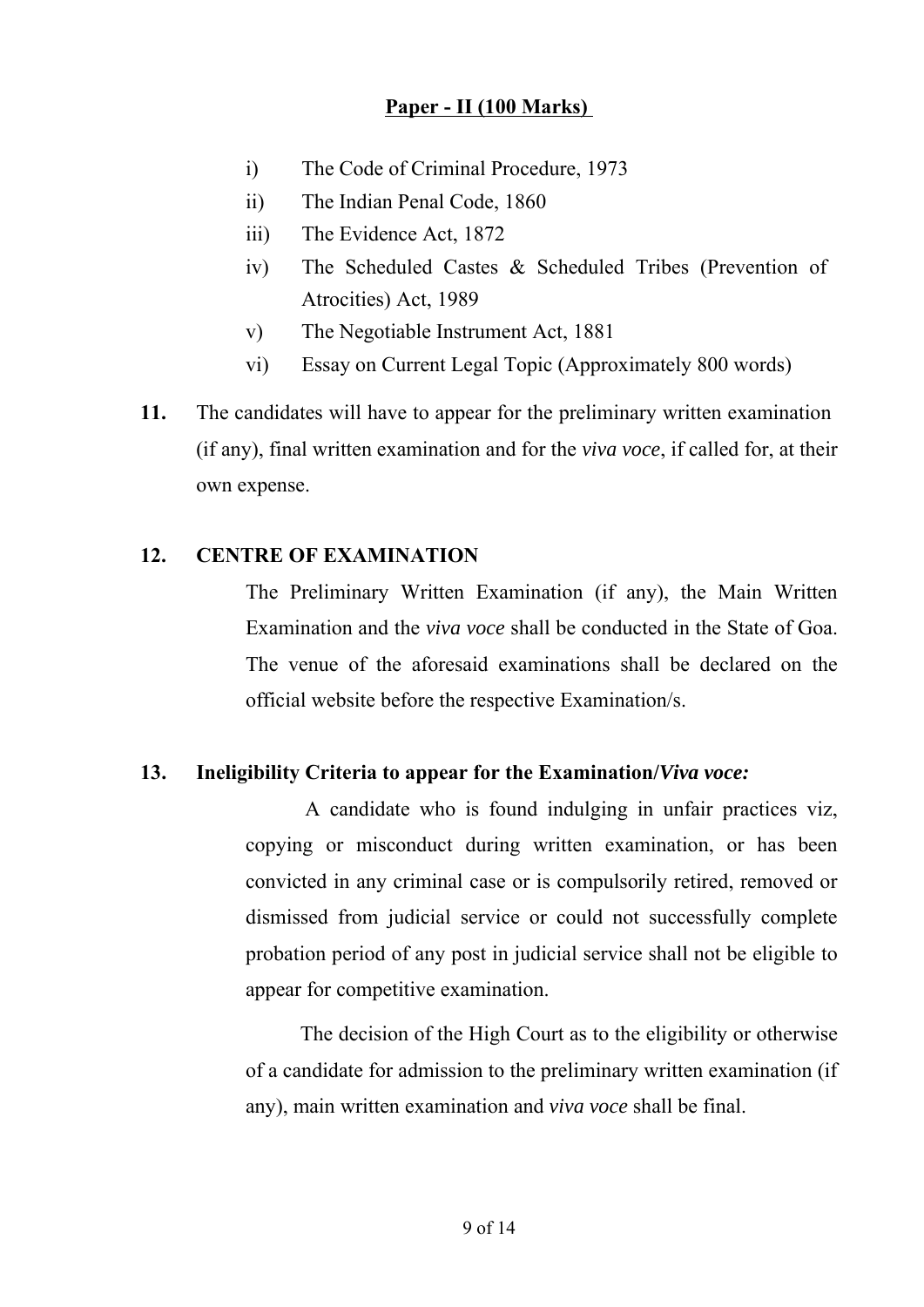**14. Disqualification for appointment: -**A person shall not be eligible for appointment to the service,

**(a)** If the candidate is not a citizen of India; or

**(b)** If the candidate is compulsorily retired, removed or dismissed from judicial service or from service in any Government or Statutory or Local Authority or failed to complete probation period in judicial service on any post, or in any Government or Statutory or Local Authority; or

**(c)** If the candidate has been convicted for an offence involving moral turpitude or the candidate is or has been permanently debarred or disqualified by the High Court or the Union Public Service Commission or any State Public Service Commission from appearing for examinations or selections conducted by it; or

**(d)** If the candidate directly or indirectly influences the Recruiting Authority by any means for the candidates candidature; or

**(e)** If he is a man, who has more than one wife living and if a woman, has married a man already having another wife; or

**(f)** If the candidate has more than two children.

**Explanation:-**For the purpose of this clause, where a couple has only one child, any number of children born out of a single subsequent delivery shall be deemed to be one child.

Provided that, a person having more than two children on the date of commencement of the Goa Judicial Service Rules, 2005 i.e. 30.06.2005, shall not be disqualified for appointment under this clause so long as the number of children he had on the date of such commencement does not increase.

Provided further that a child or more than one child born in a single delivery within the period of one year from the date of such a commencement shall not be taken into consideration for the purpose of disqualification mentioned in this clause.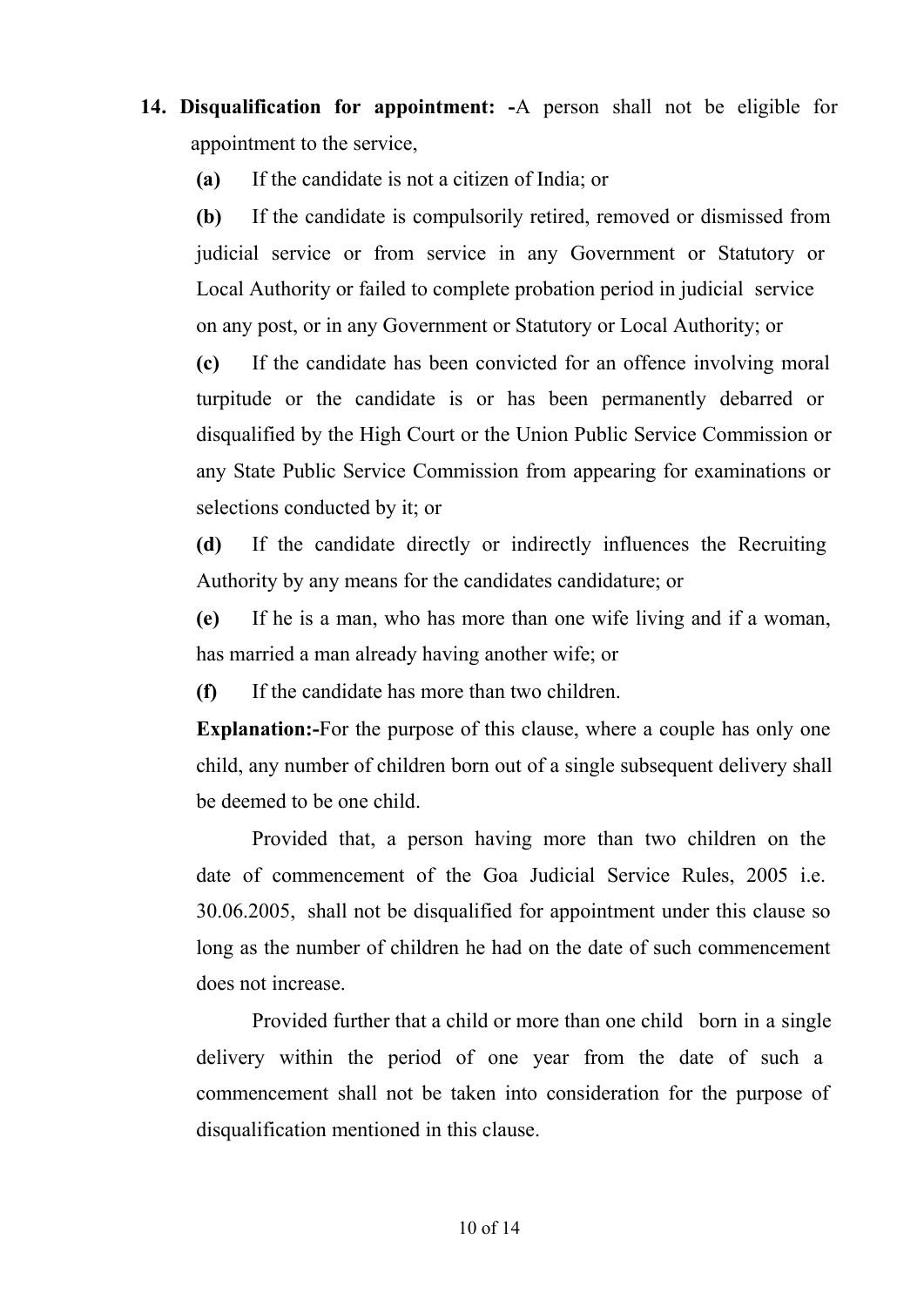**Note:** A candidate shall submit along with the application, the declarations/Formats appended to the form of application.

- **15.** The candidates should send the application only in the prescribed format which may be downloaded, printed and **duly filled in** with latest three passport size colour photographs of which one photograph should be affixed on the application. It should be duly signed across in such a manner that part of the signature should come on the photograph and the remaining portion on the Application Form.
- **16. Fees:-**Candidates belonging to the General Category are required to deposit ₹1000/-and those belonging to Backward Classes are required to deposit ₹500/- using the **"e-Challan"** facility. The said fee shall be non refundable.
- **17.** The candidate shall prepare the Annexure/s duly typewritten, containing the information giving names of the Courts in which and Judges before whom the candidate has practiced during the period of three years immediately preceding the date of the publication of the advertisement in the prescribed **Format No. II**.
- **18.** Similarly, candidates shall prepare the Annexures enumerating particulars of practice as an Advocate giving the period and total duration of the practice in the prescribed **Format No. III & IV**, and submit all the prescribed formats duly filled in along with printout of the application form.
- **19. The eligible candidates who are already in Government service shall send the print out of the application form and above said documents through proper channel by R.P.A.D. or by Speed Post.**
- **20.** Candidates are hereby instructed to visit the Official website http://www.hcbombayatgoa.nic.in of the High Court of Bombay at Goa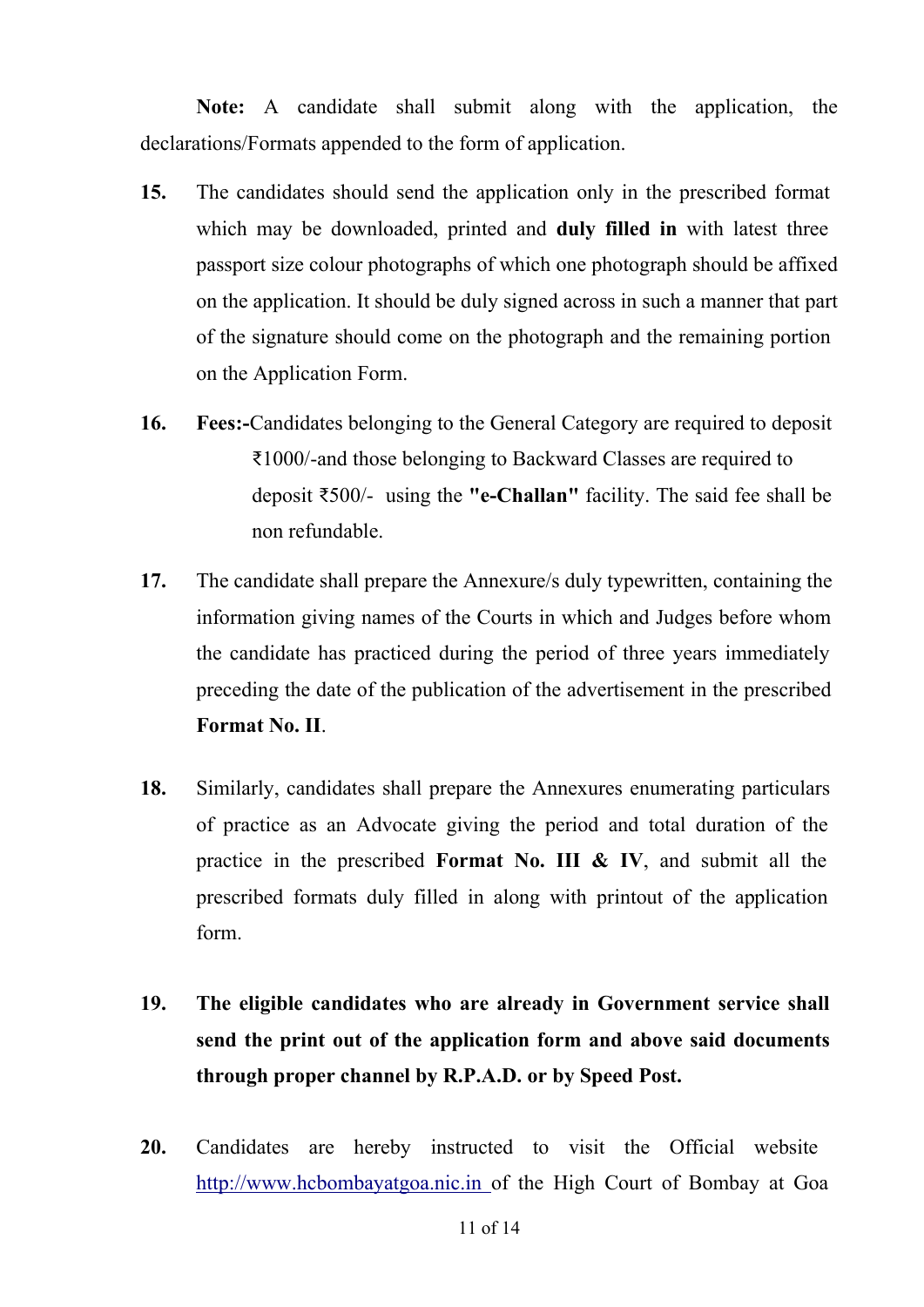from time to time for the relevant instructions that may be uploaded in future regarding this recruitment.

- **21.** The applications containing incomplete/incorrect information will be rejected. Should any of the particulars furnished be found to be false to the knowledge of the candidate, the candidate will not be allowed to continue to participate in the selection process and, if appointed, will be liable to be dismissed. The willful suppression of any material fact will be similarly treated.
- **22.** The selection will be made strictly on merit on the basis of the marks secured by the candidate in the main written examination and *viva voce*.
- **23.** Success in the examinations and resultant selection shall confer no right of appointment to the candidate and unless the Government, in consultation with the High Court, is satisfied, after such enquiry as may be considered necessary, that the candidate is suitable in all respects for appointment, the candidate will not be appointed to the post.
- **24.** No person selected for appointment shall be appointed
	- i) unless the Recruiting Authority is satisfied that the candidate is of good character and is in all respects suitable for appointment to the service;
	- ii) unless it is certified by the medical authority specified by the High Court that the candidate is medically fit to discharge the duties of the post to which he is selected for appointment.

DINESH RAGHUNATH **SHETTY** 

Digitally signed by DINESH RAGHUNATH SHETTY DN: c=IN, o=BOMBAY HIGH COURT, ou=BOMBAY HIGH COURT, postalCode=400001, st=MAHARASHTRA, 2.5.4.20=247602cd45d667fbf6e6988332f4767f73f0a00155b48ed05 8f0ba5530cf40be, pseudonym=74DC897FE46E27A48A2B58B507560E138C3EED2B, serialNumber=E17B02E82A98A230F5DA9F9F81832F428AE933C82 1FDCC318654B81713C5A266, cn=DINESH RAGHUNATH SHETTY Date: 2022.06.09 10:47:37 +05'30'

 **( Dinesh R. Shetty ) Place – Porvorim Registrar – Administration Date: 07.06.2022 High Court of Bombay at Goa**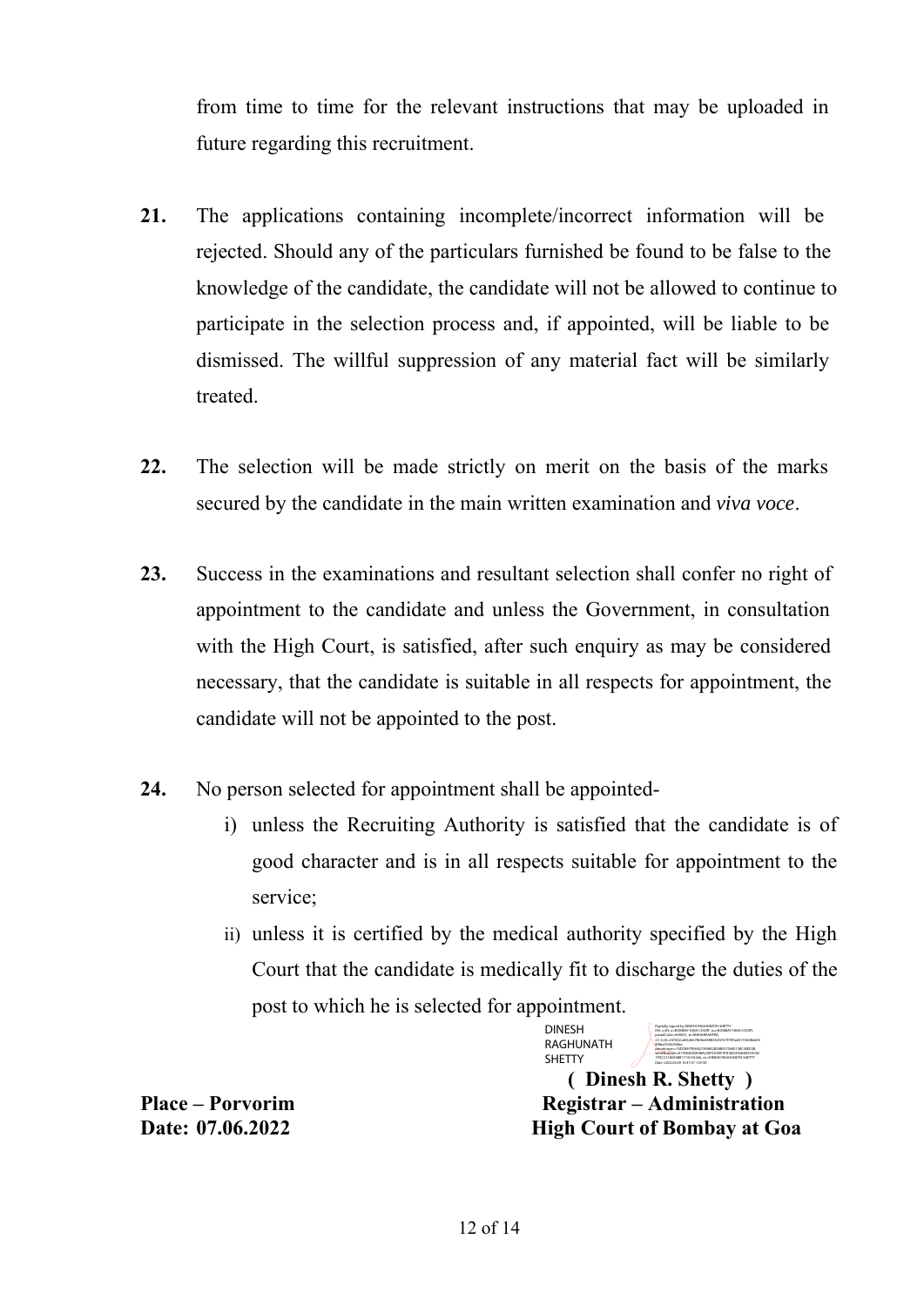# **General instructions for submitting applications:**

- **1.** A candidate must carefully read the entire advertisement and follow all of the instructions/directions before starting actual filling up of the application, so as to avoid mistakes.
- **2.** The High Court of Bombay at Goa does not assume any responsibility for the candidates not being able to submit their applications within the last date for any reason.
- **3.** Candidate should provide, correct e-mail ID and the candidates own mobile number on which correspondence can be made, if any, hence it should not be changed during the recruitment process.
- **4.** Candidates must take due care to submit a legible and good quality photograph. If the candidate cannot be identified from the photograph submitted by them, they shall not be allowed to appear for examination.
- 5**.** "SMS" or "e-mail" alerts for the examinations, will be notified on the registered mobile number and e-mail ID of the candidates.

## **6. Admit Cards:**

For the details/instructions regarding Admit Cards for the Preliminary Written Examination (if any) and Main Written Examination, kindly refer to the Official website **http://www.hcbombayatgoa.nic.in** prior to the preliminary written examination (if any) or the Main Written Examination accordingly.

- **7.** No complaint/grievance of the candidate shall be entertained or heard by the High Court in case of their failure to produce the Admit Card before the examination.
- **8.** Candidates are advised to submit documents , declaration and Annexures in prescribed **Formats No. I to IV which are annexed to the application form** along with the printout of the Application Form duly filled and signed.
- **9.** Copy of **"e-challan"** should be printed and forwarded along with the